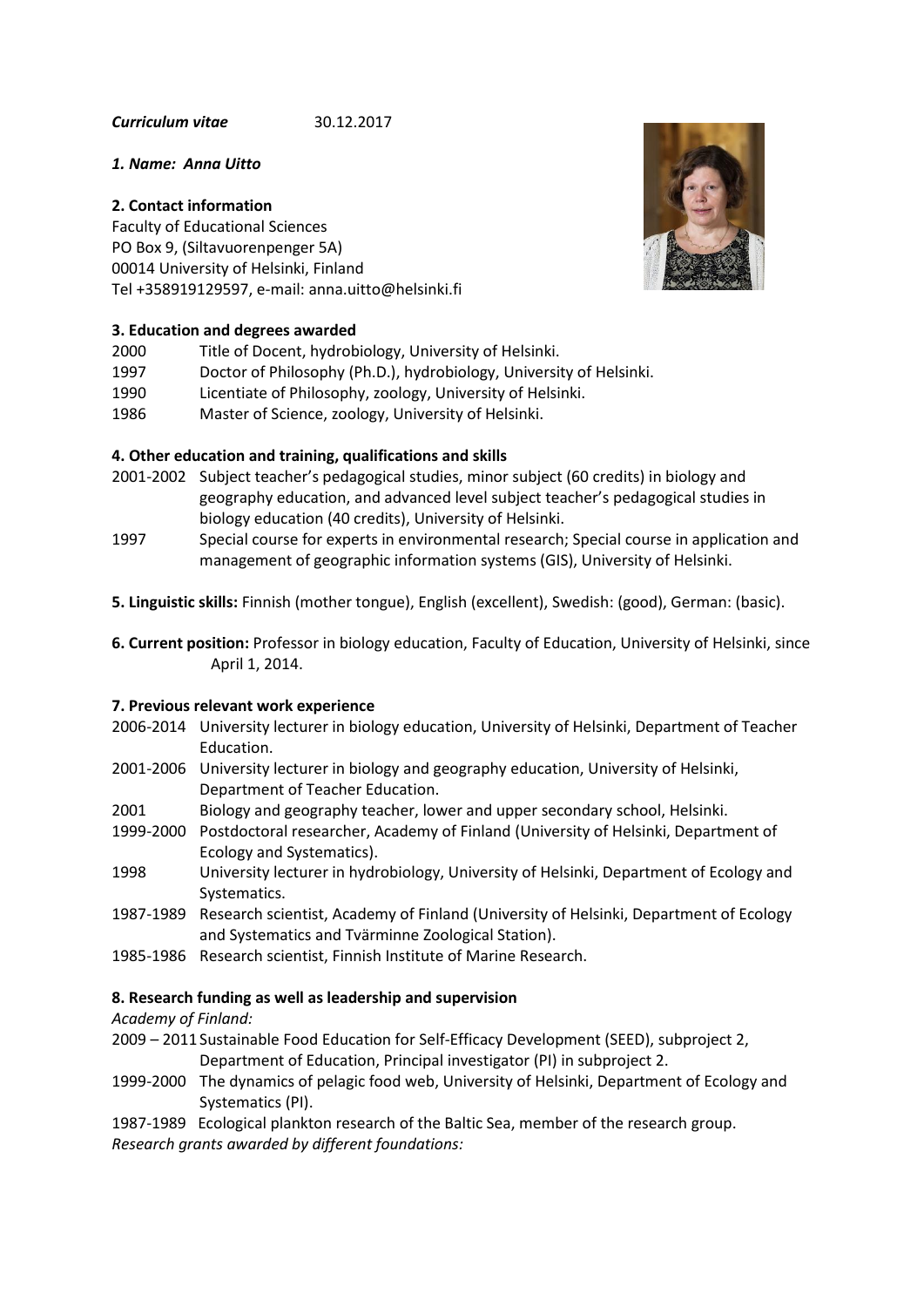1990-2001 The Baltic Sea pelagic ecology, Walter and Andreé de Nottbeck foundation, Maj and Tor Nessling foundation (PI).

*Funding for research, development and evaluation projects (2009-2019) (PI):*

Biology education, science education, sustainability education and digital outdoor education: LumA Science Education Centre, University of Helsinki and LUMA Centre Finland; Finnish National Board of Education; Keski-Suomi ELY-keskus; University of Helsinki.

## *Supervision of academic degrees:*

## *First superviser of Ph.D. theses in the University of Helsinki*

- Saloranta, S.(2017). Koulun toimintakulttuurin merkitys kestävän kehityksen kasvatuksen toteuttamisessa perusopetuksen vuosiluokkien 1–6 kouluissa. Faculty of Educational Sciences.
- Kervinen A. (in progress), Faculty of Educational Sciences.
- Kesler, M. (in progress), Faculty of Educational Sciences.
- Mutanen, J. (in progress), Faculty of Biological and Environmental Sciences and Faculty of Educational Sciences.
- Nwoke, N. (in progress), Faculty of Educational Sciences.

*Ph.D. thesis in other universities, assistant superviser*

- Sjöholm, P.(2012). Naturen och jag. En studie av gymnasiestuderandes förhållande till naturen ur ett miljöpedagogiskt perspektiv. Åbo Akademi.

### Licentiate theses

- Laurila, S. (2006). En professor om växter och kloaker" näkökulmia Helsingin merialueen pilaantumisen hydrobiologisen tutkimuksen historiaan. Faculty of Biological and Environmental Sciences.
- Salo, K. (2016). Learning by gardening nuorisojärjestön aktivoima koulun puutarhatoiminta. Tapaus Vihdin malli. Faculty of Agriculture and Forestry.

## **9. Merits in teaching and pedagogical competence**

### *Trial lectures:*

For university lecturer in biology education, (2006) and for the title of docent in hydrobiology (2000), University of Helsinki.

*Supervision of master theses:*

Master theses (2002- ); About 35 master theses in the Faculty of Educational Sciences and Faculty of Biological and Environmental Sciences; supervision of several ongoing theses.

*Development of university teaching in biology education and science education:*

Pedagogical courses in class teacher and subject teacher education in the Department of Education, University of Helsinki (2002- ); teaching material for biology education (text books, material for web-based learning, text books for primary schools).

### *Part-time university teaching in the Baltic Sea ecology (1993-2002):*

Development of teaching methods for field and laboratory courses, bachelor and master level university courses (together 15 courses) in the Department of Ecology and Systematics and Tvärminne Zoological station, University of Helsinki: the Baltic Sea plankton ecology; the Baltic sea open sea field courses; experimental plankton ecology; littoral and benthic ecology; environmental ecology; lections on hydrobiology; in-service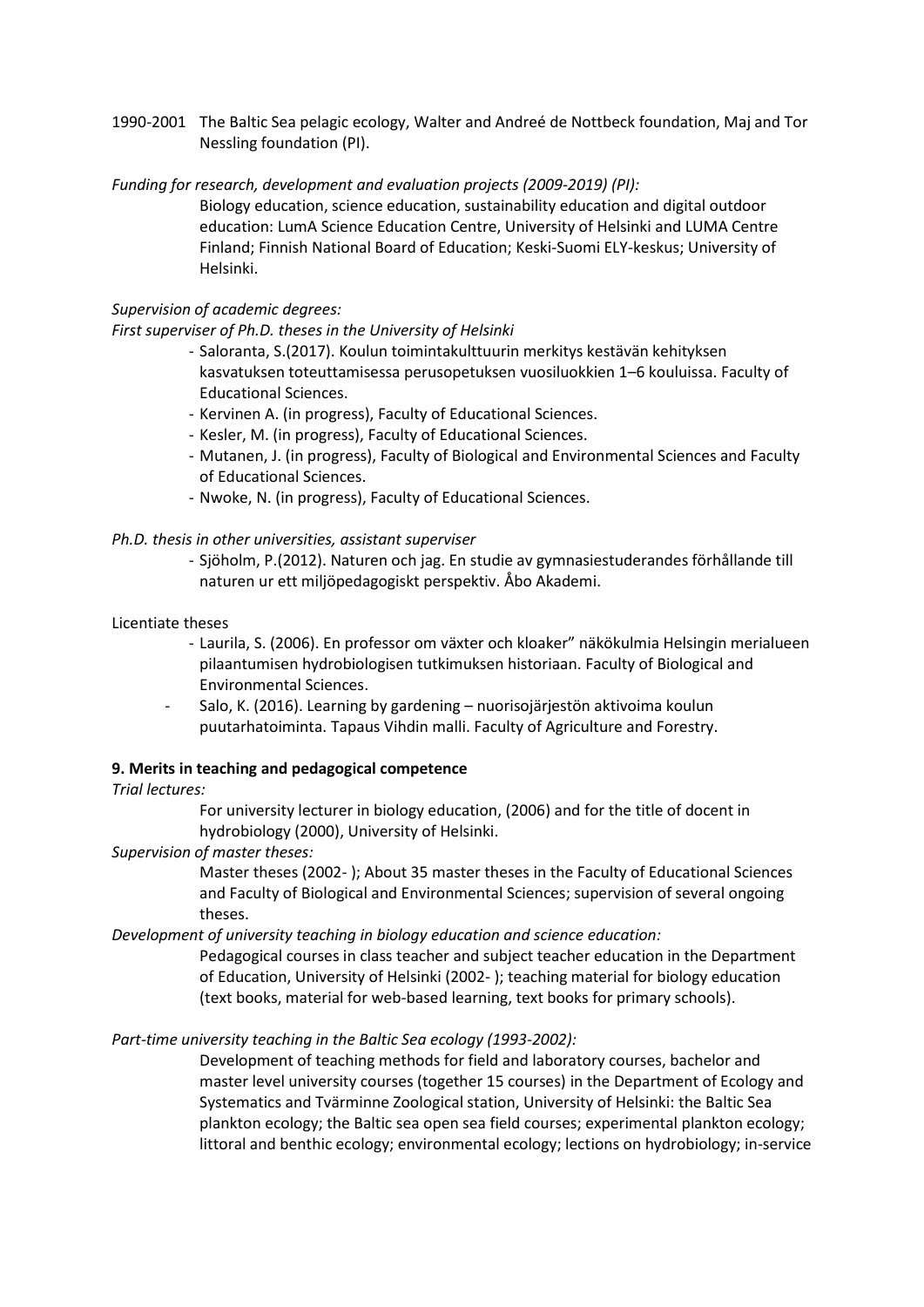training for secondary school biology teachers; web-based course in the Baltic Sea ecology.

#### **11. Other academic merits**

#### *Academic evaluations:*

Member of Ph.D. thesis advisory committee, Guinart, A.B. Faculty of Biological and Environmental Sciences, J. Mutanen, Faculty of Biological and Environmental Sciences; evaluation of application for the title of docent, A. Salonen, Universty of Eastern Finland (2017); member of doctoral thesis evaluation committee, E.-L. Nieminen (2016); member of the evaluation committee, assistant/associate professor tenure track positions, (2015, 2017); pre-examiner of doctoral thesis, I. Södervik, University of Turku (2016); opponent of doctoral dissertation, E. Anyolo, Universty of Eastern Finland (2015); opponent of licentiate dissertation, D. Olsson, Karlstad University, Sweden (2014); evaluation of application for the title of docent, Åbo Academi (2012); member of the trial lecture evaluation committee, K. Juuti (2006), M. Hannula (2006), M. Reiss (2004).

*Membership at the faculty committee, Department of Teacher Education, University of Helsinki:* Member of the development working group of the subject teacher education (2014- ); member of the equality working group (2010-2015); deputy member in the council (2004- 2006); vice head, compulsory minor subject in class teacher education programme (studies in subject didactics in class teacher education) (2002-2006).

#### *Membership at the other university or academic committee:*

Member of the Helsinki Institute of Sustainability Science (HELSUS, 2017- ); member of the research coordination group of the SIRENE network (2017- ); member of the steering group of the Science Education Centre (LumA) in the University of Helsinki (2014- ); director of the LumO resource centre/science education centre in the Faculty of Education which is part of the Science Education Centre (LumA) in the University of Helsinki (2014- ); member, the European Science Education Research Association (ESERA) (2012- ); member, the Virtual Studies in Biology, Geography, Environmental Education and Health Education in Finnish Universities (KasVi project), together with University of Oulu, University of Jyväskylä and University of Turku (2005-2008).

#### *Membership at editorial team and referee in international scientific journals:*

*International*: Editorial team of the LUMAT International Journal of Math, Science and Technology Education and referee in several scientific journals: Boreal Environment Research; Education Sciences; Environmental Education Research; International Journal of Science Education; International Journal of Science and Mathematics Education; Journal of Biological Education; Journal of the Marine Biological Association of the United Kingdom; Learning and Instruction; Marine Ecology Progress Series; Nordidactica: Journal of Humanities and Social Science Education; Nordina (Nordic Studies in Science Education); Scandinavian Journal of Educational Research; Sustainability.

*National*: ÅA Pedagogiska fakulteten Rapport; Suomen ympäristö, Helsinki: Edita; Kasvatus; LUMAT: International Journal of Math, Science and Technology Education.

#### *Referee in scientific conference proceedings:*

NFSUN Conference proceedings (2014, 2017); ERIDOB Conference proceedings (2012, 2014, 2016); ESERA Conference proceedings (2011, 2013, 2015); Proceedings of the XXI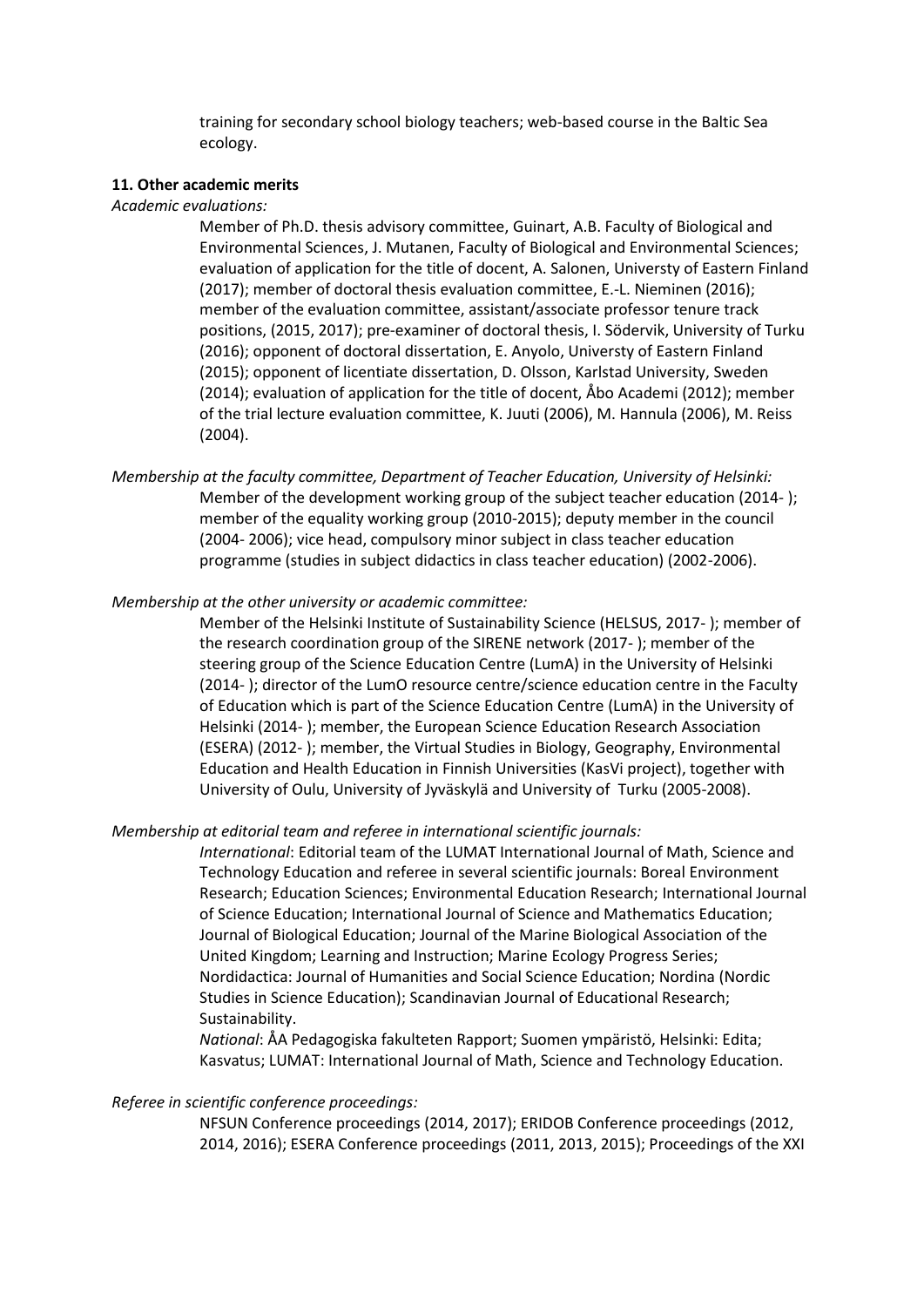annual symposium of the Finnish Association of Mathematics and Science Education Research; Symposium of subject didactics [Ainedidaktiikan symposium] (2006- ); Research Report; PELAG Symposium Proceedings (1996).

*Editor in book or conference proceedings:*

Cognitive and Affective Aspects in Science Education Research (2017); Electronic Proceedings of the ESERA 2015 Conference. Science education research: Engaging learners for a sustainable future (2016); Symposium of subject didactics [Ainedidaktiikan symposium], 2011 (two books); Final report of SEED project (2011).

## *Chairperson in scientific conferences including:*

NARST, San Antonio Texas, USA (2017); NFSUN, Helsinki Finland, (2014); NFSUN Trondheim Norwey (2017); ESERA, Nicosia Cyprus (2013) and ESERA Helsinki Finland (2015); ERIDOB, Karlstad Sweden (2016); IOSTE, Tartu, Estonia (2006); Annual Symposium of the FMSERA, Helsinki, Finland (2003).

*Oral presentations and posters in the international and national scientific conferences:* Numerous oral presentations on Baltic Sea ecology (1986-2000), biology education and the education of sustainable development (2001- ).

## **12. Scientific impact of research and three most cited articles in biology education**

About 90 publications, most published in scientific journals.

H-index: 18 (Google Scolar, December 2017).

I have worked in different scientific fields, studying marine ecology, biology education and education for sustainable development. I am interest in exploring learning in outof-school learning environments, inquiry approach in biology education, conceptual learning, gene education and socio-scientific issues in biology education, as well as the school factors that influence students' sustainability behaviours.

### *Articles on biology education:*

- Uitto, A. et al. (2006). Students' interest in biology and their out-of-school experiences. *Journal of Biological Education, 40*(3), 124-129.
- Uitto, A. et al. (2011). Secondary school students' interests, attitudes and values concerning school science related environmental issues in Finland. *Environmental education research,* 17(2), 167–186.
- Uitto, A. (2014). Interest, attitudes and self-efficacy beliefs explaining upper-secondary school students' orientation towards biology-related careers. *International Journal of Science and Mathematics Education*, 12(6), 1425-1444.

# *Articles on education for sustainable development (ESD):*

- Uitto, A., Juuti, K., Lavonen, J. & Meisalo, V. (2004). Who is responsible for sustainable development? Attitudes to environmental challenges: A survey of Finnish 9th grade comprehensive school students. In: A. Laine, J. Lavonen & V. Meisalo (Eds.), Current research on mathematics and science education: *Proceedings of XXI annual symposium of The Finnish Association of Mathematics and Science Education Research. (Research Report 253, pp. 80 -102*). Helsinki: University of Helsinki.
- Uitto, A. et al. (2015). Participatory school experiences as facilitators for adolescents' ecological behaviour. *Journal of Environmental Psychology*, *43*, 55-65.
- Uitto, A. et al. (2017). Subject Teachers as Educators for Sustainability: A Survey Study. Subject Teachers as Educators for Sustainability: A Survey Study, *Education Sciences*, *7, 8*, 1-19.